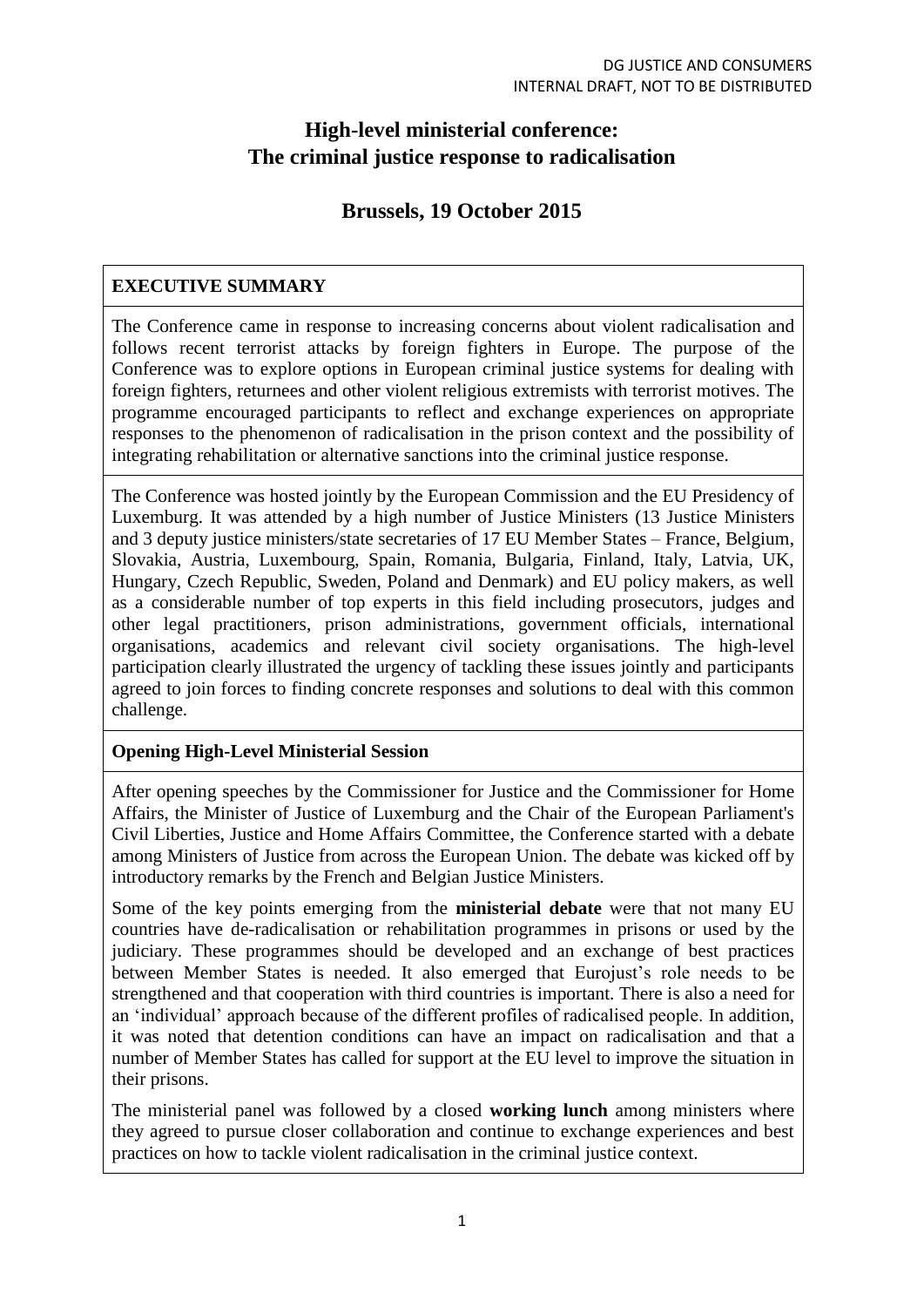## **Workshops**

The afternoon was dedicated to two parallel workshops focusing on the experiences of legal practitioners, prison administrations and civil society organisations.

## **Workshop 1**: **Preventing radicalisation to violent extremism – special focus on prisons:**

The number of radicalised people in prison is still low but they have a big impact in terms of the risk that they pose for security.

Radicalised prisoners typically come out of badly managed and overcrowded prisons. The level of respect and interactions between prison staff and detainees is of utmost importance and prison staff training on radicalisation is needed. Mental health issues are very frequent with this type of offenders (such as post-traumatic stress disorder) and it is important to involve their families and communities in this work. However, short prison sentences make it extremely difficult to work on rehabilitation.

The discussion also touched upon how to organise our prisons to prevent radicalisation. Segregation of prisoners only works if there is an evident threat, as segregation might also lead to stigmatisation. An individual approach is therefore needed rather than a group approach. This is demonstrated by experiences with radicalised prisoners in third countries.

Regarding de-radicalisation programmes in prisons, there are not yet many evaluations of existing programmes. Further research is therefore needed, including meta-analyses of different programmes. The EU could play a role in the exchanges of academic research on the results of different existing programmes. What seemed clear, however, is that direct involvement of the Muslim community is important as well as the development of risk assessment tools which would allow finding the appropriate response in each individual case. Risk assessment tools should also enable re-evaluation of the threat at regular intervals, as radicalisation is a dynamic process. Victims should also be involved in the development of programmes.

## **Workshop 2 on the role and challenges for criminal justice practitioners when dealing with radicalised violent extremists**

Among the key points of the discussion was the need to take a multidisciplinary approach to complement the purely judicial response towards terrorist offenders. In most countries, the role of the judge in a terrorist case is the same as for any serious crime and there are few possibilities, if any, to use alternative measures to criminal prosecution and sanctions. It is therefore important to ensure that there is a "passerelle" between the criminal justice system and socio-preventive work. Hence the importance of stronger links between local social services and the judiciary, ideally calling on a multidisciplinary approach.

Prevention actions and rehabilitation programmes are mainly outside the scope of criminal proceedings (in most cases during the probation phase) and should always be voluntary. It is important for their success that rehabilitation programmes have clear objectives and problem definition, use an individual assessment and have a multi-stakeholder approach. Programmes must look at the social aspects of the individual and the social structures around him/her. They should also involve former radicalised persons, religious leaders (which should be carefully selected), families of radicalised offenders and victims. Programmes should be managed by specially trained staff in social services, municipalities, probation services etc. at the local level. It is also important to decide who to target with prevention measures (foreign fighters planning to leave home, those abroad and returnees),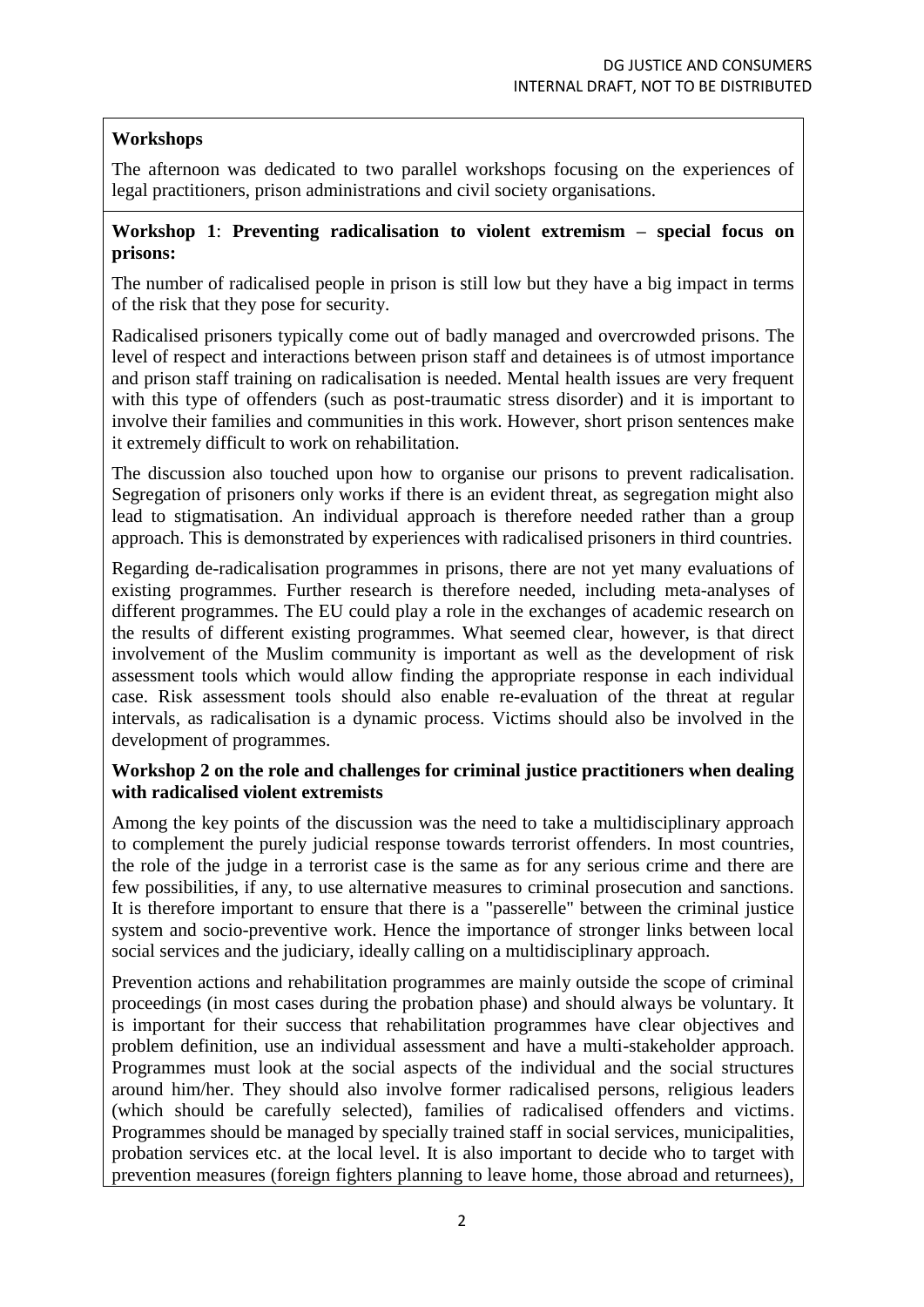as they all have different motivations and need different solutions.

One of the key priorities should be to bring national and local actors together to exchange experience, to set up programmes and to work out which precise and tangible projects to finance. Training programmes and capacity building for dedicated staff could be set up. Monitoring and evaluation of ongoing practices and further research is also very important.

## **Closing session**

The **Council of Europe Guidelines for prison and probation staff** were presented. The guidelines focus on rehabilitation and recognise that radicalisation is a social and political problem going beyond prisons. Imprisonment should be a measure of last resort especially for young offenders and alternatives should be evaluated based on careful assessments by multidisciplinary teams. The guidelines also stress the importance of Imams being part of the rehabilitation programme of prisons.

The **Radicalisation Awareness Network (RAN) Recommendations on radicalisation in prisons** was also presented. The RAN acts as a knowledge hub and think tank for EU countries, gives support to priority third countries, identifies gaps for more research, and feeds into policy. The recommendations provide oversight of the current line of thinking amongst European prison and probation practitioners with the aim to give advice to support decision making processes. A one-size-fits-all solution does not exist as the legislation and the prison and probation systems differ between EU Member States.

In the **concluding remarks**, the two representatives from the EU Presidency of Luxembourg and the European Commission's DG Justice and Consumers suggested that one of the key priorities might be to bring national actors together (e.g. researchers and practitioners) to exchange experience, to set up programmes and to work out which precise and tangible projects to finance. The EU can help in facilitating actors to work together, share experience, fund projects and share best and also worst cases.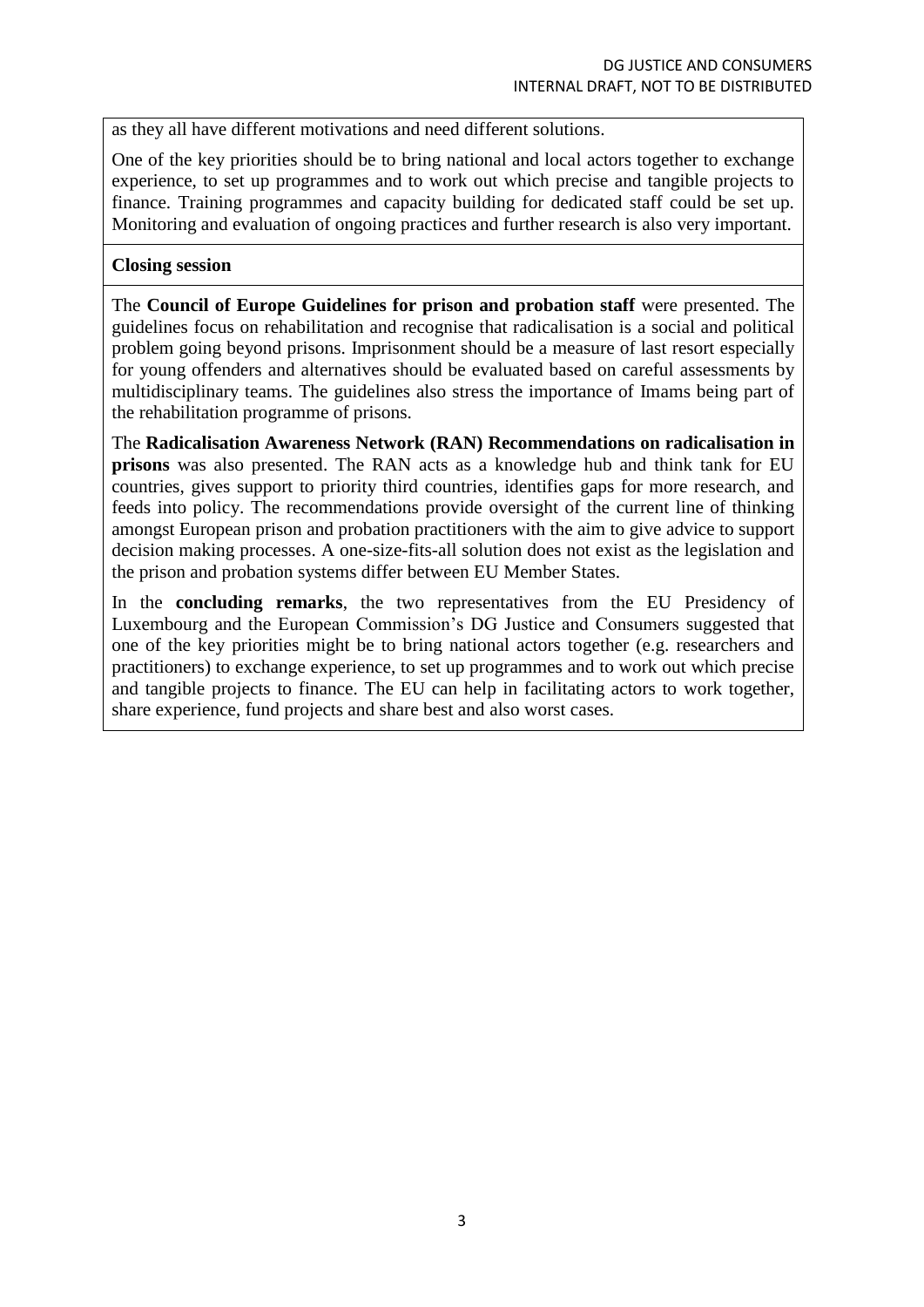## **DETAILED REPORT**

## **Opening speeches**

**Věra Jourová, the EU's Commissioner for Justice, Consumers and Gender Equality** was pleased to see that most EU member states were represented and pointed out that this showed that, together, the EU wants to try to find solutions to the very worrying phenomenon of radicalisation.

The Commissioner gave combatting hate speech as one example of something that needed to be dealt with. "There is inevitably a European dimension that requires joined-up answers. This is why we agreed at the Justice Council last Friday to coordinate our efforts with the internet providers to address online hate speech and to develop counter-narratives. But in doing so we must balance our action in full respect of the freedom of speech," she said.

She said that she wants to identify concrete actions as the whole of the EU faces the same kinds of questions. Key questions include how to reconcile prison and de-radicalisation, how to reconcile prevention with repression and with rehabilitation and how to best detect early signs of radicalisation. She urged everyone to build on their experience, so as to avoid mistakes and move on together.

**Félix Braz, Minister of Justice for Luxembourg**, representing the Presidency of the EU, said that the scale and geographic scope of foreign fighters is unprecedented with around 20,000 of them in Syria. Today's conclusions will be discussed during the Justice and Home Affairs Council of 3 December. We can take valuable lessons from comparing terrorism of the past and how it played out in the prison environment. Prisons can contribute to deradicalisation. Poor conditions in prisons can drive vulnerable prisoners to radicalised narratives. Prisons should be reformed. We should organise better exchange of academic research.

**Dimitris Avramopoulos, the EU's Commissioner for Migration and Home Affairs**, said that we must tackle the roots of radicalisation with a long-term vision. He pointed to three specific actions: 1) an EU IT Forum to be launched on 2 December will work with internet companies to find ways to counter online radicalisation; 2) an EU internet referral unit to facilitate the detection of online terrorist material and ensure its swift removal; 3) the EU Radicalisation Awareness Network (RAN) which connects about 2,000 practitioners across Europe is shortly launching its Centre of Excellence that will act as an EU knowledge hub to consolidate expertise and encourage the sharing of expertise on radicalisation ( $E25m$  budget for the next four years).

**Claude Moraes, MEP and Chair of the European Parliament's Civil Liberties, Justice and Home Affairs Committee**, said that we are capable of dealing with radicalisation if we work together and in a focused way. We must work with internet companies to find solutions and not go into blame games. There is a Council Framework Decision on hate crime that needs to be properly implemented. We need to look at existing laws at EU level first, before adopting new laws. To prevent radicalised people from travelling to Syria, we must bring together best practices on how this can be done. With regard to returnees, there is not yet an easy response due to different judicial practices in EU Member States. Who we do or do not prosecute is a very important issue.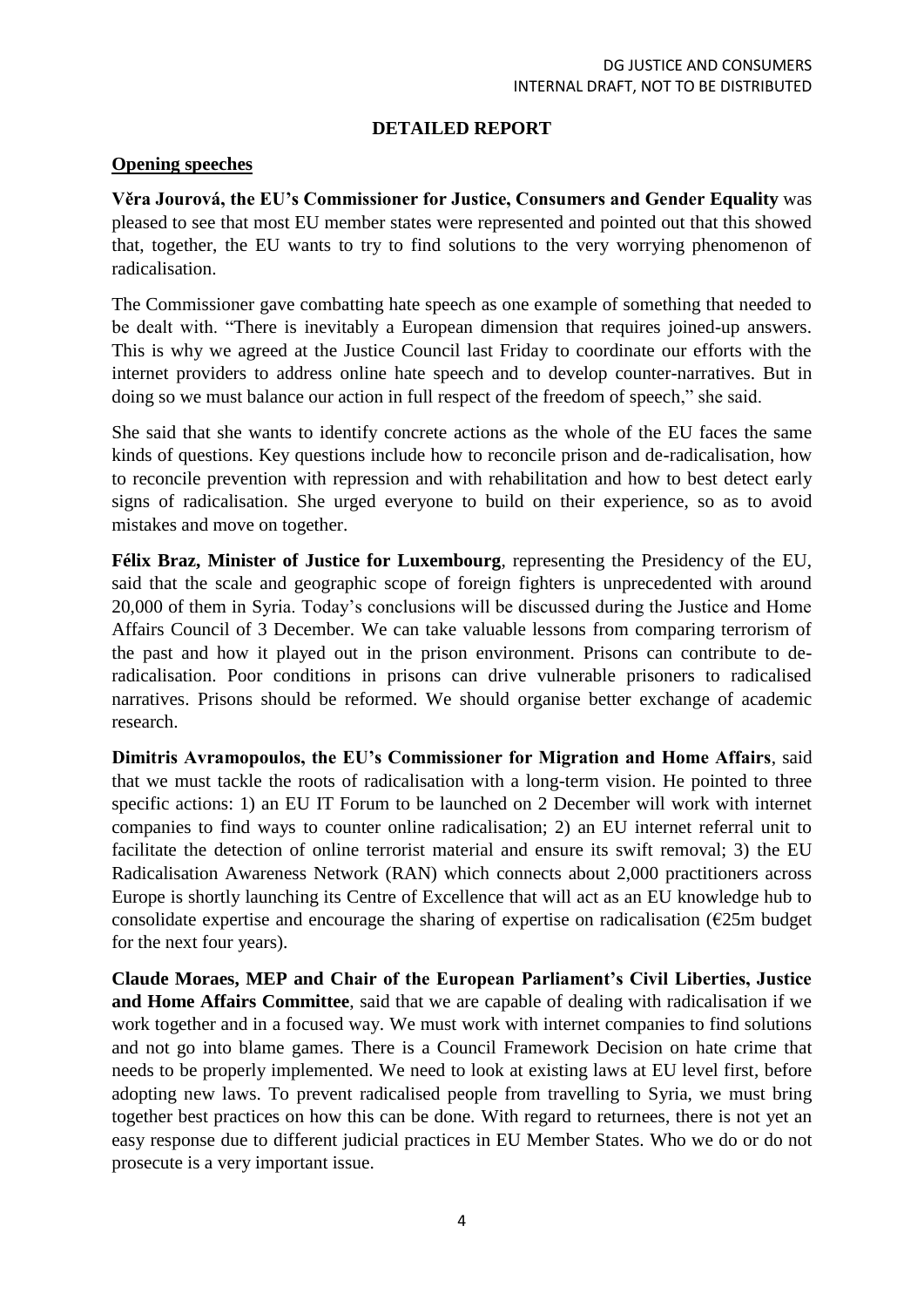## **Ministerial Panel**

**Christiane Taubira, Minister of Justice of France,** informed the audience that France has responded to terrorism by allocating human resources to specialised courts and organised a network of referral magistrates. France has also set up a national centre for de-radicalisation, and placed bans on various people entering or exiting the country. There is now a multidisciplinary unit in the penitentiary service. Moreover, France now has a 24/7 surveillance centre with data analysts, has recruited Arab-speaking translators and interpreters so that it can react rapidly to any messages intercepted, has powerful software for real-time surveillance, and has listened into telephone conversations. France is also monitoring detainees who have committed or are suspected of committing terrorist attacks.

Radicalised people are getting better at avoiding mass collective indoctrination, so as to make it harder to detect them; so we must identify concealed signs of radicalisation.

Minister Taubira also asked who is most vulnerable to radicalisation? She said there are no specific types or profiles of people who are vulnerable to radicalisation. We are trying to find a common denominator, for example that they are people who feel excluded, have a feeling of frustration or lack recognition. But it is not clear and an individual approach is needed.

**Koen Geens, Minister of Justice of Belgium**, said that radicalisation leading to terrorism is not a new phenomenon, but the number of foreign fighters has increased since 2013.

Belgium is about to start a de-radicalisation programme in the prison context. It is drawing on expertise from Spain, the Netherlands, the UK and the rehabilitation centre in Aarhus, Denmark. There are no easy solutions to reintegrate foreign fighters into society. This will require time, energy and means. We will face this problem better by putting our resource together. Exchange of best practices can also be better organised.

This conference is an opportunity to send a message from the Commission and ministers to practitioners that they have our support.

**Rafael Catalá Polo, Minister of Justice of Spain**, said that Spain has reformed its criminal code. There are new tools so that police and security forces are better equipped to deal with radicalisation. We need to strengthen the role of Eurojust for the exchange of information between EU Member States, we need cooperation with third countries and we need to press on with passenger registration in air transport. He said we need better use of instruments such as Eurojust and Joint Investigation Teams. We need increased use of exchange of information on criminal backgrounds, such as an automated system of police records at EU level. We should strengthen cooperation with third countries, including North Africa and the Middle East. We need the approval of the passenger name record register. We also need financing for projects to promote tolerance among different religions.

**Andrea Orlando, Minister of Justice of Italy**, said Italy has detained over 2,000 people suspected of terrorist activity. In terms of prevention, it has set up means of surveillance, it has the option to withdraw the passports of those who may be engaging in terrorism and it is working on the European Investigation Order. He said that Italy has, with Romania, written a letter to the Commission calling for a rethink about how the criminal justice system is organised. Sentencing of terrorist offences needs to be harmonised between EU countries.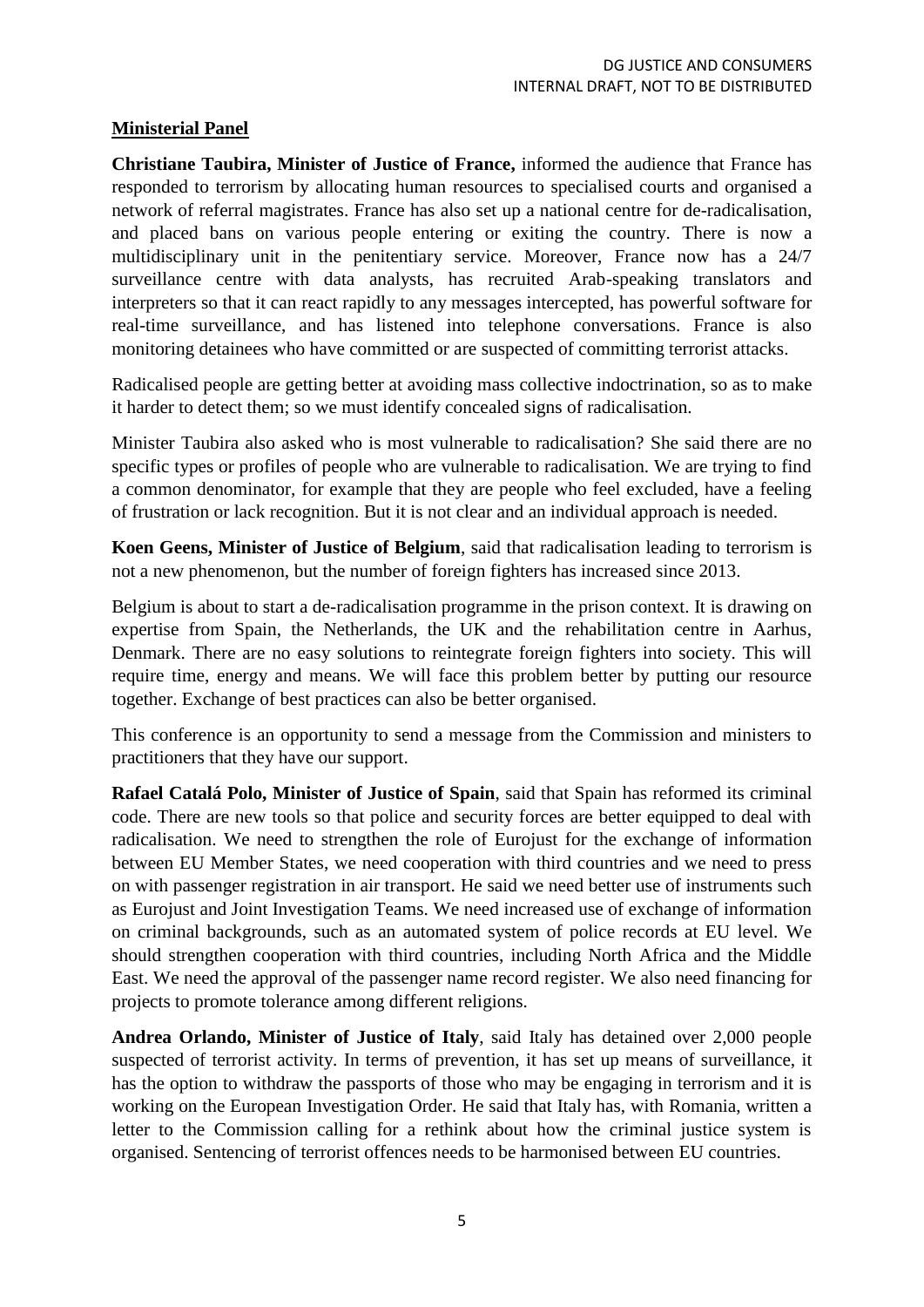#### DG JUSTICE AND CONSUMERS INTERNAL DRAFT, NOT TO BE DISTRIBUTED

**Wolfgang Brandstetter, Minister of Justice of Austria**, said that Austria has 33 foreign fighters in detention: six have been sentenced for supporting terrorism and 27 are in investigative detention. There are 60 to 70 returnees. We cannot tackle all individual cases with one measure. Every case is different. We need a multi-faceted and flexible solution, so that we can cover all sorts of cases. We can do more with social networks and social work and by involving family members. Social media is an important location for radicalisation, but although they are part of the problem they should be part of the solution. We are grateful to the Commission for asking internet companies to be part of the solution.

**Catharina Espmark, State Secretary to the Minister for Justice in Sweden**, said there is a problem with people being unemployed, with gaps in education and people lacking faith in society and the justice system. These people are easy targets to be radicalised. A big focus of the Swedish government is to take action on unemployment, with no young person unemployed for over three months. We know that unemployment can lead to criminality. She said that Sweden does not have much experience of foreign fighters who have been convicted. Sweden does not allow detainees access to the internet. Prisoners are kept in small units and close to staff, so that staff know the prisoners well.

**Andrew Selous, Minister for prisons and rehabilitation,** noted that in the UK there is close contact between the prison service and police for example and full reporting. There are some 233 Muslim chaplains. They are assessed with regard to their Muslim faith by a Muslim faith advisor and undergo strict counterterrorism checks. The Imams teach the true nature of Islam and counter false narratives.

**Jari Lindström, Minister of Justice of Finland**, said Finland has programmes to rehabilitate foreign fighters who are returning who have not committed a crime. Police, psychologists and social workers work with young people to try to get their lives back on track. For social media, we want to emphasise the correct information and how to use the internet and social media. We have to be vigilant in prisons and pay attention to the training of staff. Radicals can be impacted by poor conditions in prison.

As for the EU's role, he said the EU has a good network. Eurojust and Europol have to be used efficiently. We do not always expect new legislation. We can exchange best practices and see the RAN as being important. We should avoid duplicating work in international fora.

**László Trócsányi, Minister of Justice of Hungary**, said that many people arriving in Hungary want to fly to Istanbul and other countries in the region. Hungary is in a transit zone. It is important to have a passenger name record system. Radicalisation can affect other groups. Roma people could be a target of radicalisation.

**Dzintars Rasnačs, Minister of Justice of Latvia**, said it is more than just about EU measures. For example, on 22 October in Riga, Latvia will sign the Council of Europe's Convention for the Prevention of Terrorism. In February, Latvia adopted three articles on criminal law including sanctions for incitement to racial hatred and sanctions for recruiting for armed conflicts. In the last six years, Latvia has sentenced 29 people for incitement to national and racial hatred. The probation services are dealing with them well.

**Robert Marius Cazanciuc, Minister of Justice of Romania**, said there is a risk of radicalisation in prisons due to prison conditions. Italy and Romania wrote a letter to the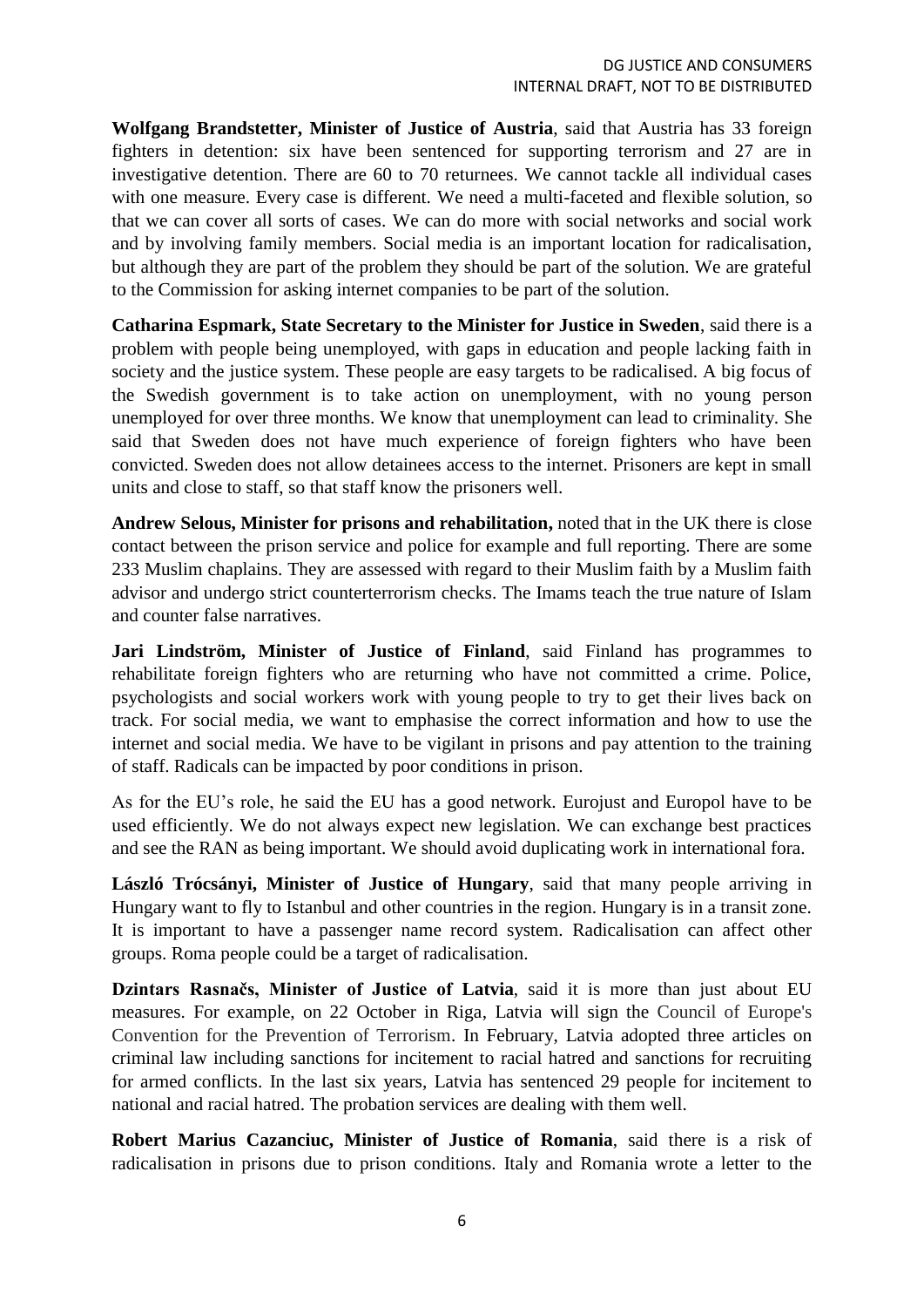Commission last year asking for funding resources for prison systems, in order to tackle overcrowding of prisons. Ten other ministers have co-signed it. Romania would like this letter not to be forgotten in a drawer.

**Hristo Ivanov, Minister of Justice of Bulgaria**, said that developing a counter-narrative to radicalisation is a challenge not just for individual countries but for the EU.

**Tomáš Borec, Minister of Justice of Slovakia**, said the EU should extend ECRIS (European Criminal Records Information System) to third countries. It should use the European Judicial Network and Eurojust to intensify discussion leading to concrete proposals, including legislation. Eurojust must be used more in instruments such as the European Arrest Warrant, the European Investigation Order and Joint Investigation Teams. We should make better use of Eurojust coordination mechanisms to enhance cooperation with third countries. Hate speech, be it online or not, is a very serious problem that we must tackle.

**Petr Jäger, Minister of Justice of the Czech Republic**, noted the primary responsibility for tackling terrorism issues lies with EU Member States. The EU has a supporting and coordinating role, e.g. it can propose instruments for judicial and police cooperation. The Czech Republic does not have anyone classified as a foreign fighter or returnee from Syria. Its prison service works well regarding the education of prison staff to prevent radicalisation in prisons.

**Wojciech Węgrzyn, Under Secretary of State for Justice in Poland**, said we need more practical instruments and not necessarily legally binding ones. An upcoming issue is the accession of the EU and EU Member States to the Council of Europe's Convention for the Prevention of Terrorism (2005). Poland plans to sign this when it is open for signatures. The provisions relevant here include the definition of new offences, such as travelling abroad for terrorism purposes.

**Gilles De Kerchove, the EU's Counterterrorism Coordinator,** asked how far criminal law offers someone who does not have blood on their hands an alternative to prosecuting and sentencing and how far it prepares someone to return to a normal life. A more cooperative relationship with returnees could help with collection of valuable evidence. Returnees could be used as counter-narratives, as some may come back disillusioned. There are therefore merits in a not purely repressive approach.

He fears a massive return of foreign fighters: over 5,000 Europeans have gone to Syria and Iraq since January 2013. We know of the risk of radicalisation in prisons and yet not many EU Member States have effective rehabilitation programmes as an alternative to prison. We also need de-radicalisation programmes. There is often insufficient evidence of crimes unless there is electronic evidence, which may be lacking. If they are convicted, then the sentences are low.

He noted the EU has a role in collecting best practices and said the RAN sub-group is a good place for this. He suggested a brainstorming meeting on criminal policy. Some EU Member States had rehabilitation programmes and abstained from prosecuting, while others used more repression. His question: should we define a collective approach together?

**Michèle Coninsx, President of Eurojust**, said Eurojust will work on coordination to tackle foreign fighters. We need definitions of concepts such as disengagement and rehabilitation.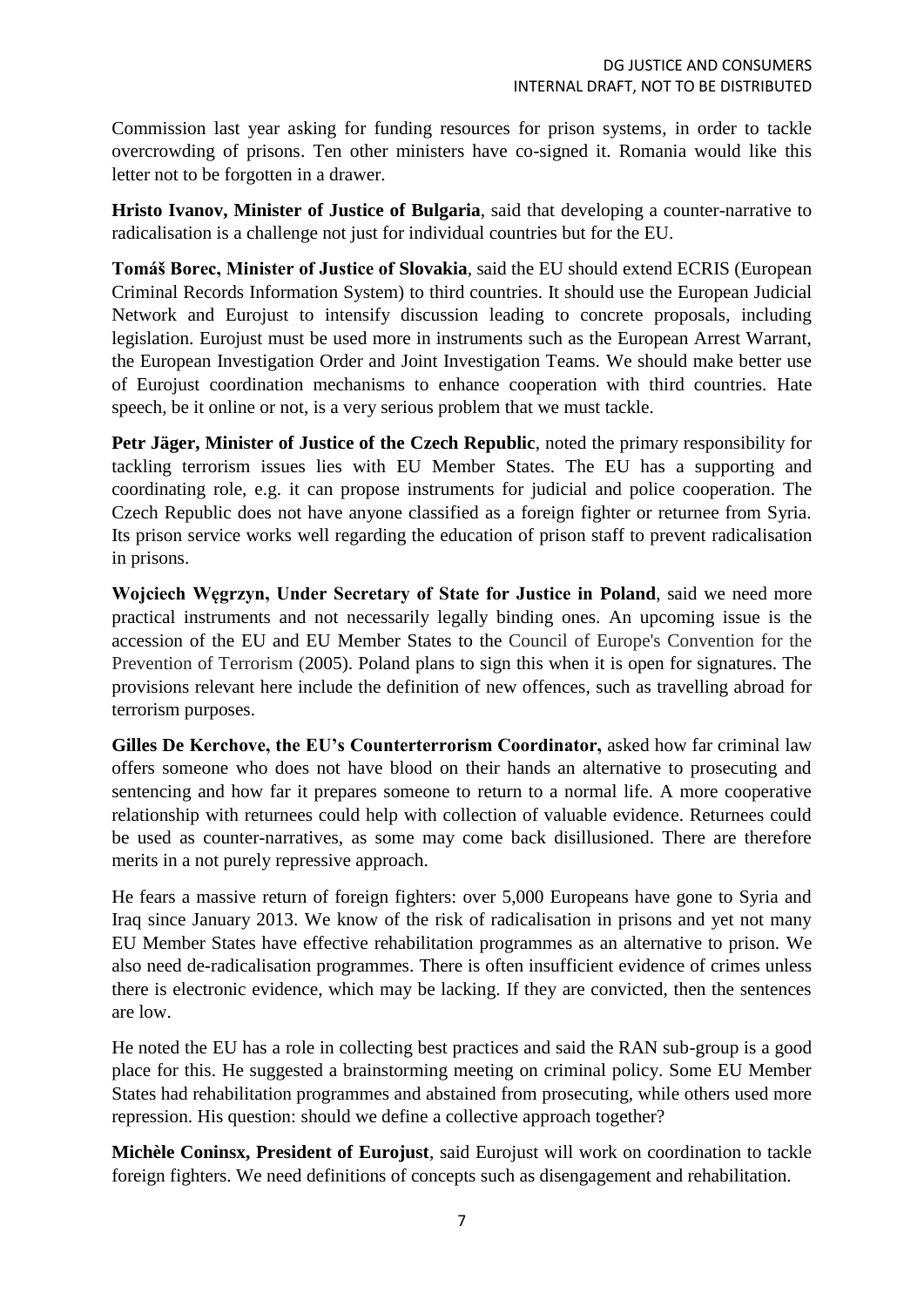## **Workshop 1: Preventing radicalisation leading to violent extremism – special focus on prisons**

#### *Panel 1 – How can our prisons deal with radicalised or extremist prisoners?*

#### Chair: **Vincent Theis, Director of Luxembourg Penitentiary Centre**

Scene setter: **Andrew Silke, Head of Criminology and Director of Terrorism Studies, University of East London, UK**

**Andrew Silke, Head of Criminology and Director of Terrorism Studies, University of East London, UK,** who researched prisoner radicalisation in the UK for more than 20 years, indicated that the amount of people being radicalised in prison seems to be a tiny fraction but that their impact on security is high. The greatest fear that we have at this moment is the fear of radicalisation of other prisoners. Radicalisation in prison can be defined as "the new great danger coming out of the darkness", which was indeed a comment from a terrorist prisoner in the UK he interviewed as well as the title he has chosen for one of his projects.

**Mark Hamm, Professor at Indiana State University,** researched prisoner radicalisation in the US, UK, ES, FR, and in his project identified 51 cases, a tiny but significant fraction which gives an idea of the dimension of the problem. He found that radicalised prisoners typically come out of badly managed, violent and overcrowded prisons, often from the same cell block or the same social networks. He also underlined the importance of identifying the charismatic leaders in prisons in order to narrow the focus of the problem and find appropriate solutions. He also said one idea is to create extremism-free zones. One of the more encouraging developments in the US is that inmates who have felt under pressure from older convicts and felt victimised are initiating requests to move to multi-faith communes, where they pledge not to proselytise or to engage in extremist activity.

**Koen Lambrecht, Director of Dendermonde Prison, Belgium,** pointed to prison overcrowding as a serious risk. He said that most prison systems are anti-Muslim and that conversion to Islam often happens in prisons, but mostly prisons help the personal development of the detainee. Conversion is not the same as radicalisation. The level of respect and interactions between prison staff and detainees is of very important. There is a need for mentorship throughout the whole period of imprisonment and probation. There is also a mental health issue: most returnees have complex mental health issues that must be dealt with. Mr Lambrecht said that it is important to differentiate and to look at the individual offender. A holistic approach in the whole system seems sensible. People may be convicted of a criminal offence and then may turn to ISIL as a mechanism.

**Magnus Ranstorp, Director of the Centre for Asymmetric Threat Studies from the Swedish Defence University,** said a holistic approach is needed, joining up judicial with prevention. Mentorship should be put in place in prisons. At-risk offenders for radicalisation often have a superficial religious knowledge and many are very young (15-20 years old). Mental health issues are very frequent with these types of offenders (post-traumatic stress disorder, ADHD). Work is needed with family and the community. Short sentences make it extremely difficult to change people's attitudes. Significant resources must be devoted to this.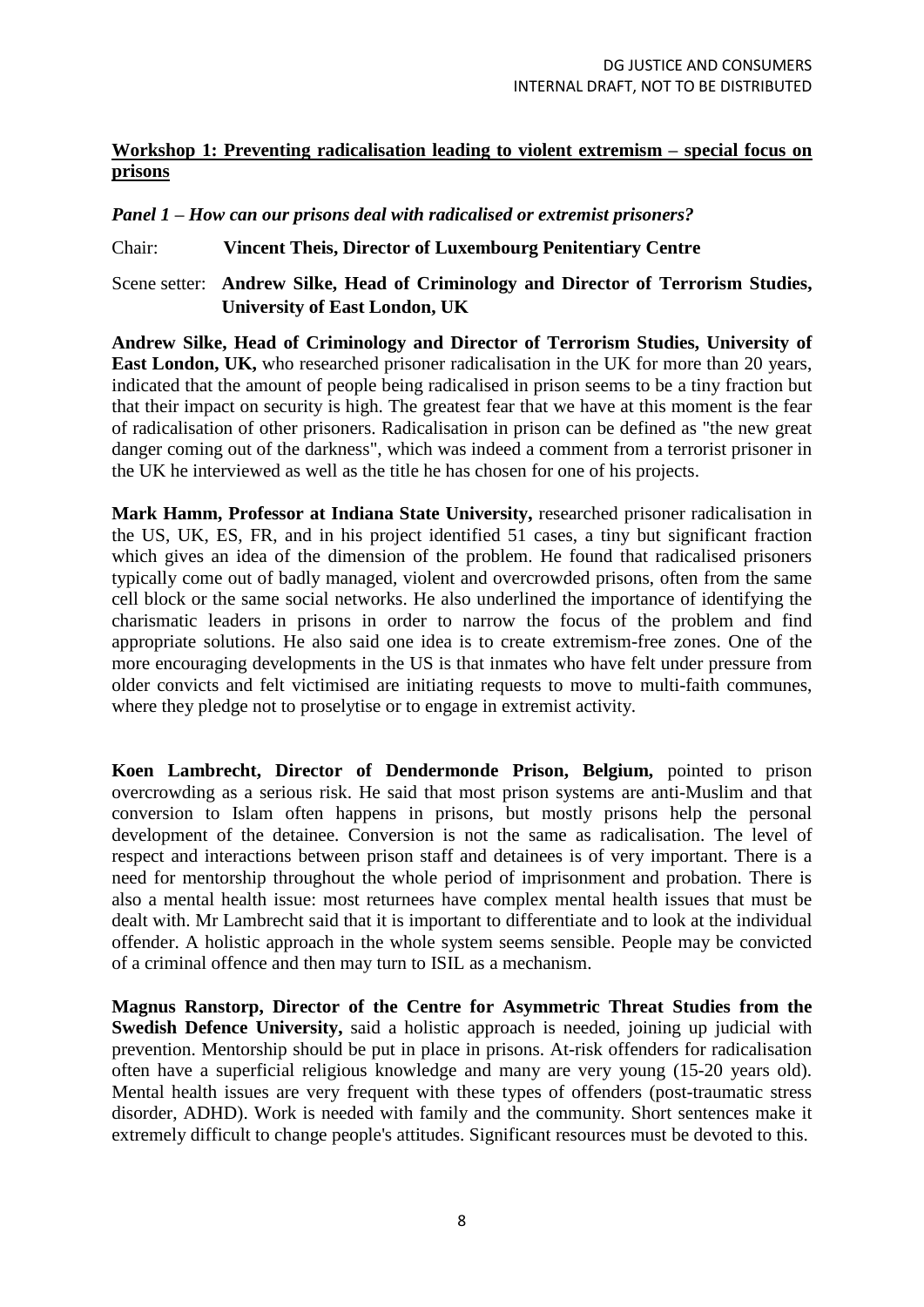#### DG JUSTICE AND CONSUMERS INTERNAL DRAFT, NOT TO BE DISTRIBUTED

**Tinka Veldhuis, Fellow at the International Centre for Counter-Terrorism,** said segregation only works when there is an evident threat, as it can also lead to stigmatisation and negative consequences. Segregation only works when there just a very small amount of people to be managed, as there should be possibilities for positive reform. Segregating violent extremists might be sensible, as it would take leaders out of networks and allow them to deradicalise: this cannot be done if they are in a network. She also said we need an evaluation of what works and to design programmes that can be evaluated. This has been lacking in policies or programmes. Programmes have been developed without an underlying rationale. There has been a lot of intuition. The purpose of programmes has not been laid out. The purpose needs to be laid out, so that everyone knows that is to be achieved. We need metaanalysis, which should be a big priority. The International Centre for Counter-Terrorism in The Hague is setting up evaluation capacity in order to do this.

**Santi Consolo, Head of Department at the Department of Penitentiary Administration at the Italian Ministry of Justice,** said experience with the mafia can be used to some extent, as there are some elements in common with radicals. Today's problem is a lack of knowledge about the phenomenon. Another problem in Europe is not to be frozen by fear, as fear is a bad advisor of decisions. If we are repressive, we may make bad choices that can harm strategies later on.

**Vincent Theis, Director of Luxembourg Penitentiary Centre,** said that there are not yet many evaluations of existing programmes, but there is a need for meta-analysis of different programmes. We must design programmes so that they can be evaluated. Everybody should know what we are trying to achieve. It would be good if the EU provided funds for such a meta-analysis.

## *Panel 2 – Experience from de-radicalisation programmes in prisons and the role of religious counselling*

**Mohamed Ajouaou, Head of Islamic Chaplaincy at the Ministry of Security and Justice in the Netherlands,** said the French Ministry of Justice refers to 'using' Imams. But in the Netherlands, we are not happy with the word 'using' and we do not feel that we are 'used'. We have responsibility, as part of the Muslim community, to counter the very dangerous phenomenon of radicalisation. In the Netherlands, we are trying to shape collaboration between the Muslim community, the government and prison services by working on the project of prison Imams. The Dutch government facilitates our work. The Muslim community is responsible for the religious aspects of the work. The Muslim community is responsible for selecting suitable Imams who are capable of providing Islamic philosophy to detainees. The Muslim community is hired to help Muslim detainees in prison and to provide religious services. A new aspect, but not the main one, of our work is to identify radicalisation.

**Brian Gowans, President of the International Commission of Catholic Prison Pastoral Care,** stressed the importance of treating prisoners well. Asking the prisoner what their story is opens the door towards integration. In terms of integration, prison officers should be trained to do a good job and should be asked what they bring to the job aside from their training. Prisoners should be asked how they are and what they are good at. For example, a coffee chain is training prisoners to be coffee baristas so that they have a job that they can go to afterwards. We must look at each individual and their story. If you give each individual a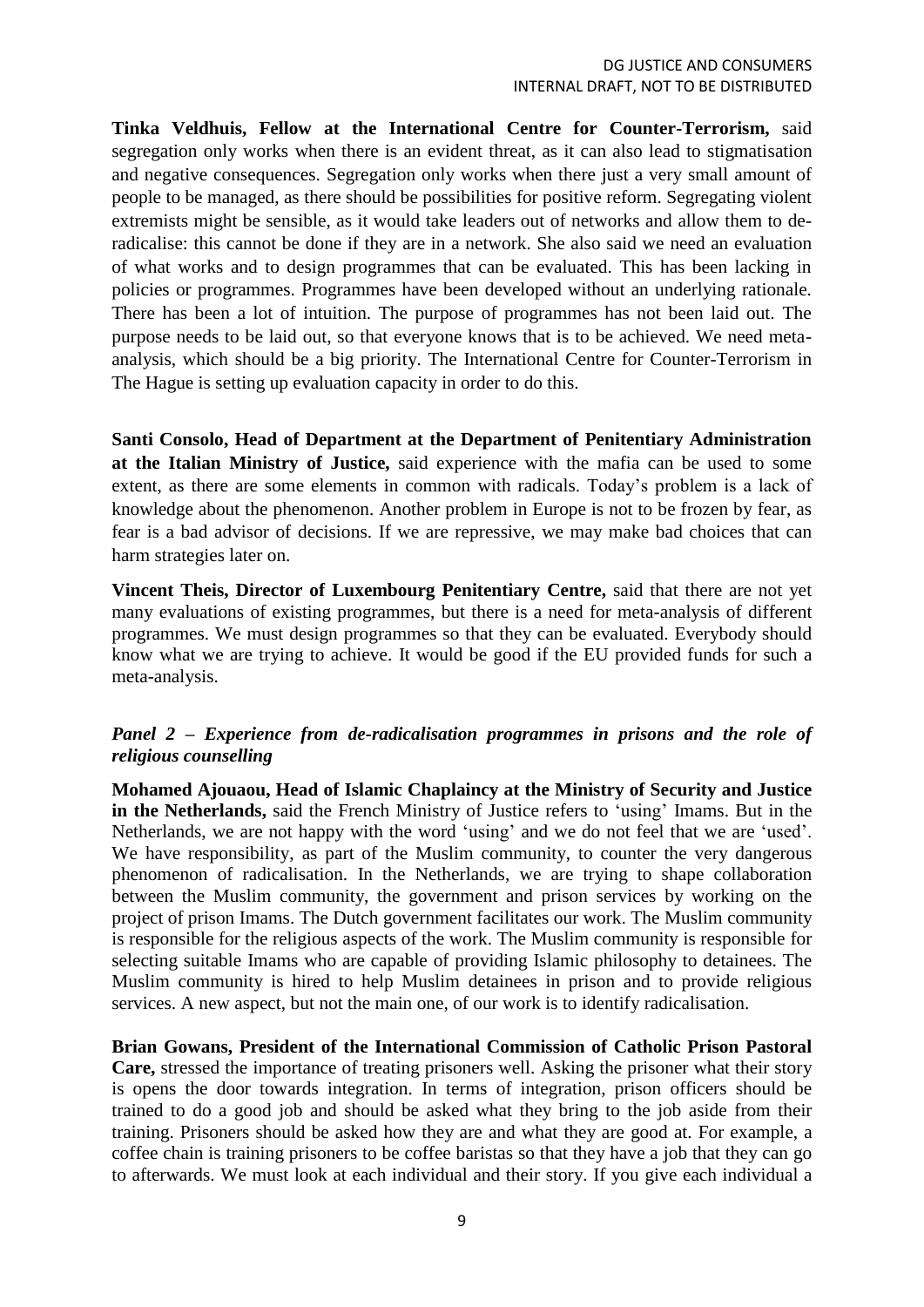chance to be heard and to be seen, there is less cause for radicalisation. He worked with prisoners in Ireland before the Good Friday Agreement. They said that what changed them was belief in themselves and often in God. Religion is a solution and not a cause.

**Marie Louise Jorgensen, security consultant in Denmark's Department of prison and probation,** said that Danish prison conditions are generally very good. The staff are well educated and there are opportunities for prisoners. Denmark has a mentoring programme, where people can meet prisoners and try to motivate them.

In a pilot project, Denmark learnt about motivational interviewing, how to make a plan and how to work with staff in prison and probation staff. There was supervision for them twice a year and ongoing training for two or three days, twice a year. Mentoring people have different skills that they can bring – gender, ethnicity and faith – so that we can make a good match. We want to find something that the mentor and client have in common, as some clients are very hard to motivate.

**Ivàn Calabuig-Williams, Director of Technical Support Experts in Spain,** said prevention and disengagement are the first steps. The person needs to agree to leave their commitment to armed action so that, when they are released, they are not an immediate threat to national security. Then comes de-radicalisation, which is the big thing to want to achieve. For the inmate to disengage and rehabilitate, he/she must be convinced they are wrong. How can that be done if there is no integrity in their prison? Religious work is important. The first objective is to build a space of human trust with the individual.

**Elaine Pressman, Associate Fellow at the International Centre for Counter-Terrorism,** said that there are two main objectives of risk assessment. One is to assess the risk relating to that individual. The second is to understand what is motivating that individual – the grievances affecting the person to justify the use of violence. This helps us to understand the types of programmes that will be most useful in a prison setting.

We need a risk assessment tool that looks at individuals over time. The Austrian Minister of Justice said that every case is different. Risk assessment allows us to look at the individual and to identify individual elements. Risk assessment tools should also enable re-evaluation of the threat at regular intervals, as de-radicalisation is also a dynamic process. We need risk assessment tools for violent extremist offenders specifically. This is a kind of early warning system, as this is a dynamic process.

**Guillaume Denoix de Saint Marc, Executive Director of the Association française des Victimes du Terrorisme,** said the role of victims is extremely important. How can they contribute and create confidence? The offender considers himself as a victim.

France is working on a specific de-radicalisation programme in prison, including a disengagement programme for one month, which could be used in pre-trial detention; it consists of an intensive course with group dynamics. This gives prisoners a voice and involves exchanges. It is a personal project and includes the involvement of external experts.

**Eelco Kessels, London Office Director and Senior Analyst at the Global Center on Cooperative Security,** said that there is a main focus on groups. Tailoring more to the individual makes sense. There is a state-centric approach to programmes – but we are starting to involve communities, e.g. community leaders that are far better rooted in the communities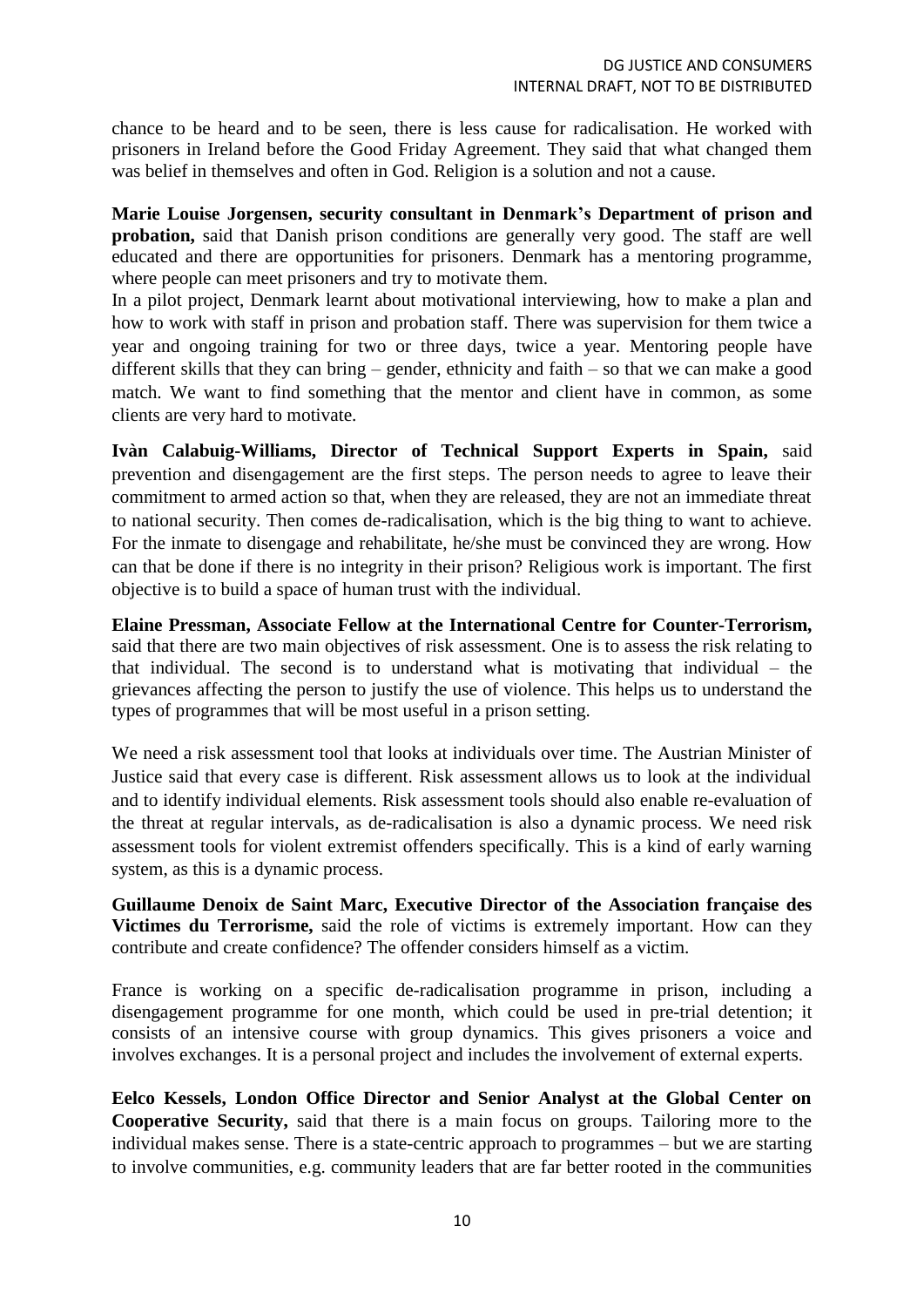of the individuals. There is a lot of work on building bridges between prisons and the community and on ensuring reintegration takes place. Now there is a need for a more individual approach, in which personal motivations and needs matter and in which communities, victims and social youth workers should be involved.

Programmes in third countries, such as Saudi programmes that focus more on deradicalisation, now are moving to focus more on rehabilitation, vocational training, education and avoiding stigmatisation.

**Vincent Theis, Director of Luxembourg Penitentiary Centre,** said we need a risk assessment but also a needs assessment to find out what the individual needs in order to refrain from terrorist behaviour. Political decision-makers must also go into detail to support individual actions at the micro-level. This is a very complex phenomenon, in which the individual counts. We should adjust diversified actions according to individual needs that we need to assess. The solution is a multi-parametered dynamic process, in which we should be involved.

## **Workshop 2: The role and challenges for criminal justice practitioners when dealing with radicalised and violent extremists**

## Chair: **Michèle Coninsx, President of Eurojust**

Scene setter: **Gilles de Kerchove, EU Counter-Terrorism Coordinator**

**Gilles de Kerchove**, EU Counter-Terrorism Coordinator, highlighted several challenges facing EU criminal justice in this field. These include the need for more robust rehabilitation programmes, possibly using a multidisciplinary approach; the difficulty of getting evidence on what foreign fighters may have done in Syria/Iraq and what messages the EU should send to those still abroad; finding a common EU judicial policy for foreign fighters/returnees; and collecting more best practices, as the European Commission's Radicalisation Awareness Network (RAN) is already doing, with Eurojust's support.

## *Panel 1 - The role of the judiciary in disengagement, rehabilitation and de-radicalisation discussion among judges and prosecutors*

**Ann Fransen, Federal Prosecutor in Belgium**, said the country's judicial approach to terrorism includes two official notifications, a National Task Force and a new National Plan on foreign fighters. These foresee rehabilitation and de-radicalisation programmes. Belgian communities/regions are also involved and have competence. Detention is not always the best solution. A multidisciplinary approach can work if there is a "bridge" between justice and socio-preventive work, especially in risk assessments of returnees. For this approach there is a new body, the local integrated security cell, which involves security services. At the federal prosecutor's discretion, a returnee may be handed an alternative to prison. But it is hard to assess the risks of this and all cases are brought before an inquiring magistrate, who may be an obstacle to using alternative sentences.

According to **Nicola Piacente, Public Prosecutor, and Head of the anti-terrorism section, Tribunal of Genoa, Italy**, the legislation relevant for foreign fighters has its origin in antimafia legislation. Compared to countries like the UK and France, Italy has few cases of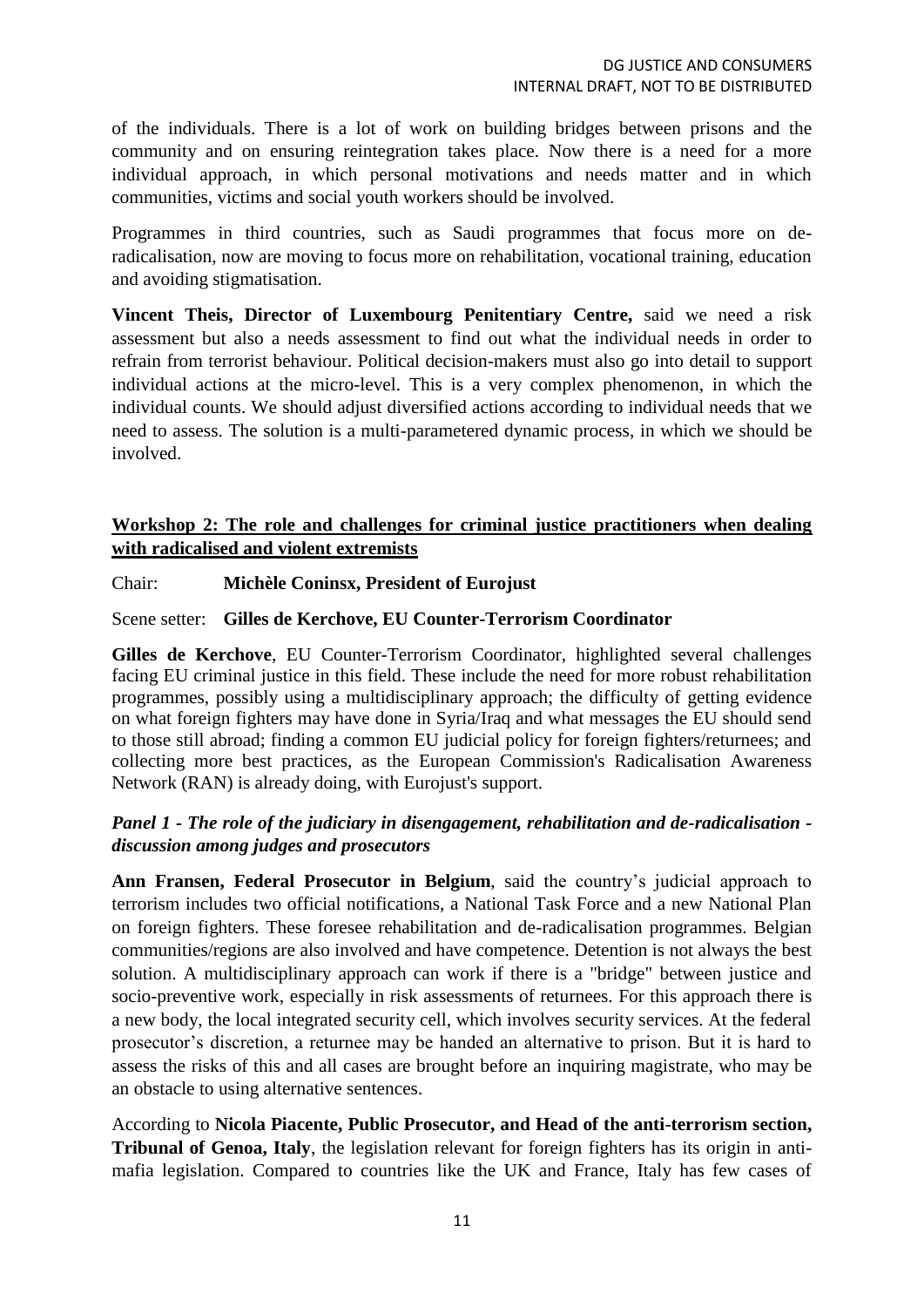foreign fighters and no figures on returnees. Today's threat/risk assessment of foreign fighters is done in the same way as for mafia cases and using the experience from the Red Brigade terrorist cases. Italy has preventive measures too and these are seen as the best solution to foreign fighters. Since 2011, where there is a lack of evidence to prosecute but an individual is suspected of being a danger to society, the prosecutors can still restrict movements, surveillance, etc. They can also expel third-country nationals.

**Bart den Hartigh, Public Prosecutor in the Netherlands**, noted that if a decision is taken not to prosecute a suspect, keeping in mind the public's safety, then he/she (especially minors) can be referred to a rehabilitation programme or monitoring by security services. But this takes place after discussion among the relevant services and the prosecutor has no role in these programmes. It is not possible to have rehabilitation programmes in the context of criminal proceedings. The new Netherlands Task Force on foreign fighters is similar to the one in Belgium, with a multi-disciplinary approach including for risk assessments.

**François Molins, Public Prosecutor, Parquet de Paris, terrorism section, France** said the intelligence services are monitoring 1,800 people. With so many cases to deal with, France needs a global response to terrorism from the whole criminal justice sector. If there is evidence of a conspiracy to commit acts by foreign fighters, France starts criminal proceedings. If there is no such evidence, cases can be referred to other services, leading for example to counselling or de-radicalisation programmes. But these alternatives are voluntary and cannot be imposed by courts/prosecutors.

There are three profiles of suspects: i) hardened foreign fighters who have already been in Afghanistan/Pakistan and returned and are now leaving for Syria/Iraq: the only response for them is prison; ii) disappointed/repented – they left and came back: de-radicalisation on a voluntary basis is possible but beware hidden radicalisation; iii) psychologically ill, needing a counselling/health care response.

An individual response to foreign fighters/returnees is necessary. But global issues must also be addressed, maybe with EU help. France is testing rehabilitation programmes: these are voluntary and aim at creating a counter-narrative, taking a multidisciplinary approach. Prisons also need effective detection of radicals. As for minors who committed atrocities abroad, France's combined judicial response and child welfare response is to define these kids as 'child soldiers', so as victims and not criminals.

**Vincent Le Gaudu, Vice-President, Court of First Instance, Paris, France** noted that the country has centralised in Paris its service for dealing with different types of terrorism and for implementing verdicts for all cases, whether or not they are in prisons. Conditional release always comes with electronic surveillance measures for terrorist offenders, though this is not well accepted for longer periods and does not guarantee de-radicalisation. De-radicalisation or 'disengagement' programmes (e.g. in the Paris region, aimed at changing violent thoughts/behaviour) are possible after prison with such surveillance measures and they are always voluntary.

**HH Judge Michael Topolski QC, The Central Criminal Court, London, United Kingdom** highlighted the terrifying nature of global terrorism, with 12,000 attacks in 91 countries since 2013. The UK has seen many cases and made 239 arrests for terrorism in the 12 months to June 2014. However, a UK judge's role is the same as for any serious crime: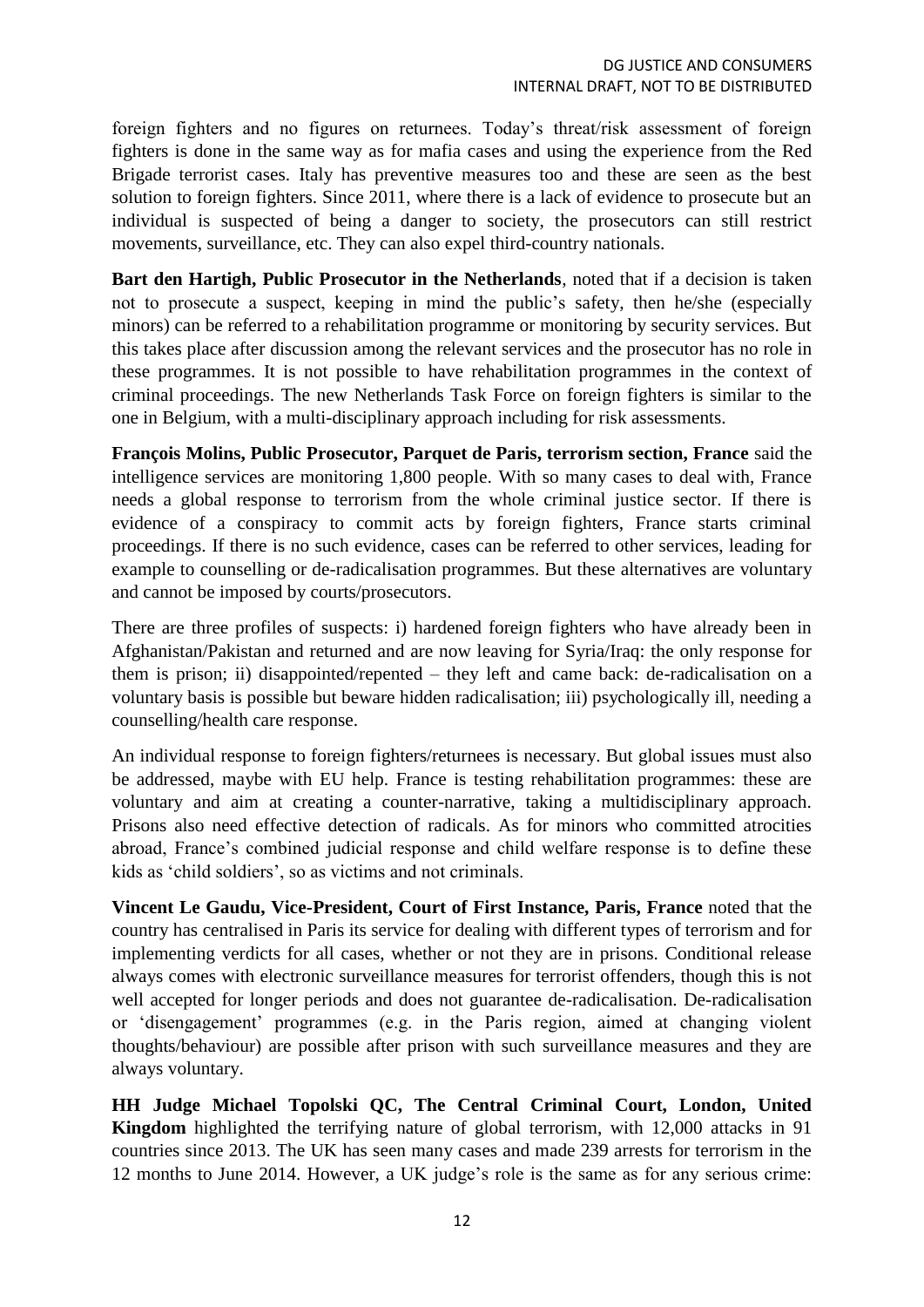there is no difference with terrorist offenders. Foreign fighters will be dealt with as other terrorists (e.g. IRA). In the UK, fair trial rights are key. There are no de-radicalisation programmes in the UK as an alternative to prison.

The 2014 law sets out the government response to foreign fighters: Pursue, Prevent, Protect, Prepare. Local authorities (not judges) have the biggest role in implementing this. Family law (not criminal law) has notably been used for minors to prevent them leaving the country to join IS.

## *Panel 2 - How to develop rehabilitation programmes to be used in criminal proceedings?*

**Dr Umar Al-Qadri, Founder Irish Muslim Peace & Integration Council (IMPIC), Ireland** said that IMPIC has launched guidelines to prevent radicalisation, although the country has very few cases of foreign fighters (40) and no returnees yet. He underlined the importance of not ignoring ideology and theology, since religion is the pretext for foreign fighters, albeit a distorted version of Islam. Dr Al Qadri said prevention work must involve religious leaders, though it is key to pick one's partners with care. Islam has many interpretations and practices, but not all of them promote democratic values. Moreover, some Muslims see their beliefs and practices as incompatible with the West. These people, who can be present in prisons and Muslim centres, must be identified.

**Marc Cerón, President of Confederation of European Probation**, highlighted the lack of research on de-radicalisation programmes, so it is difficult to talk about what is most effective now. Prison is similar to the probation issue, as there must be an assessment of each individual case. The main challenges include: having the right tools for assessment (how and what); clarifying government competencies (who does what); the legal challenge (how to feed experience/practices into the legal context); and determining the needs of each case. It is also vital to involve victims, the community, families, etc. Research in 2014 showed that 64% of families knew about radicalisation of studied foreign fighters.

**Professor Gisela Diewald–Kerkmann, University of Bielefeld, Germany** recalled Europe's experience of terrorism in the Sixties and Seventies, e.g. the Red Army Faction (Germany) and Red Brigades (Italy), or Action Directe (France). History shows that the 2-3<sup>rd</sup> generation of Red Army members were recruited in prison. Today more focus is needed on rehabilitation, which the judiciary is now more familiar with, and alternatives to custodial sentences. Rehabilitation programmes must consider an individual and their surrounding social structures; they should also involve former radicalised persons. De-radicalisation can work, but is of limited use in criminal proceedings.

**Patrick Loobuyck, Professor, University of Antwerp, Belgium** said that the country is taking a more repressive approach than a rehabilitation/social approach, prompted by its recent experience of terrorism. But as Belgium has one of the highest rate of foreign fighters (500+ Syria fighters, 100+ returnees, two big foreign fighters trials), it must look at alternatives to prison. The Flanders resolution of May 2015 announced 55 measures (e.g. using counter-narratives/working with families), but little has been done and there are funding questions. A key problem is that returnees have very different profiles, making it hard to decide solutions (e.g. physical separation of radical prisoners from others). Belgium is working on measures to develop de-radicalisation programmes in prison, but this remains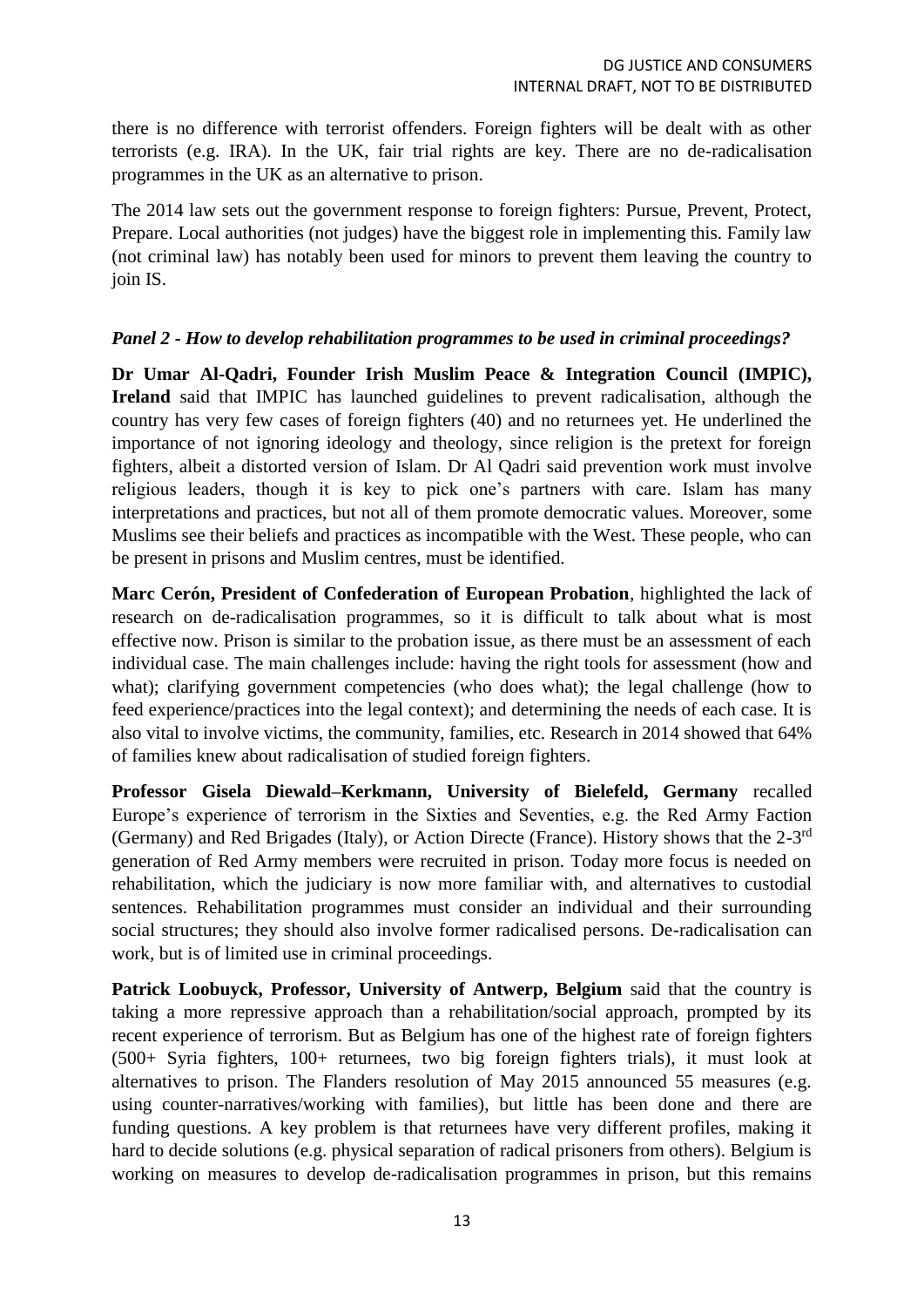uncompleted. Education is the best tool to fight radicalisation, based on democracy and values. More EU help with this would be welcome.

**Julia Reinelt, Violence Prevention Network, Germany** noted that VPN has done deradicalisation training in prisons in the country since 2001. It targets returnees in prisons and at the pre-trial stage. These programmes must be voluntary in order to establish trust, without which they would not work, and should only use external trainers. Theology is an important part of staff training. Muslim trainers must be involved if the trainees are Muslim. Germany makes use of de-radicalisation and reintegration (e.g. jobs, education, and housing). Both solutions are needed and can overlap, given the urgency of helping young offenders. Positive resource persons (family, community) are also vital at local level.

**Mark Singleton, Director International Centre for Counter-Terrorism (ICCT)**, acknowledged there are more cases of foreign fighters now and wondered if the existing judiciary can deal with them. He said there are risks with rehabilitation, as the outcome is not guaranteed. A rehabilitation programme must have clear objectives and problem definition, use an individual assessment and have a multi-stakeholder approach. While this is costly, responses to terrorism are much more costly! "Quick wins" already identified by ICCT include: do more research/analysis, more training for the judiciary/rehabilitation sector, possibly involving RAN; practical tools (e.g. VERA 2); monitoring and evaluation of current policies/practices. More challenging solutions could include changing the mindset on collaboration, trust-building, and ensuring political will for long-term commitment.

In the **Panel 2 follow-up debate**, participants emphasised the importance of monitoring and evaluation of rehabilitation, e.g. with measures of success/indicators. Mark Singleton said ICCT is developing an evaluation tool, adding it may be "easier" to measure the success of rehabilitation/reintegration than the success of prevention. Greater cooperation with academia should help too. Marc Cerón pointed to the emerging 'good life model'; Julia Reinelt said checklists help but there is no alternative to talking to inmates.

In terms of fighting ideology, Patrick Loobuyck highlighted two schools: developing counternarrative when addressing Islam, and focusing on trust, stability, safety when addressing sects. Use of both or a multidisciplinary approach might be even better. Dr Al-Qadri said that ideology is a strong platform and can be used to justify terrorist acts: this must be challenged.

A member of the audience, from a Moroccan association in Brussels, suggested that 'radicalisation' is an inappropriate word, used by some Muslims to suggest that they are becoming 'purer' or going back to their roots. He added this is wrong, as these radicals are simply trying to implement their ideals on others. In reply, **Dr Al-Qadri** said that is why prevention of extremism is better than cure. We must check to see what Muslim kids are learning in their supplementary schools. Are they being taught concepts of democracy? Muslim kids should mix more with non-Muslims. Sports play an important role in this.

In closing, the chair highlighted how the EU could create more links between civil society and the judiciary. Eurojust will collect best practices, as well as analyse terrorist convictions and the usefulness of alternative sentences.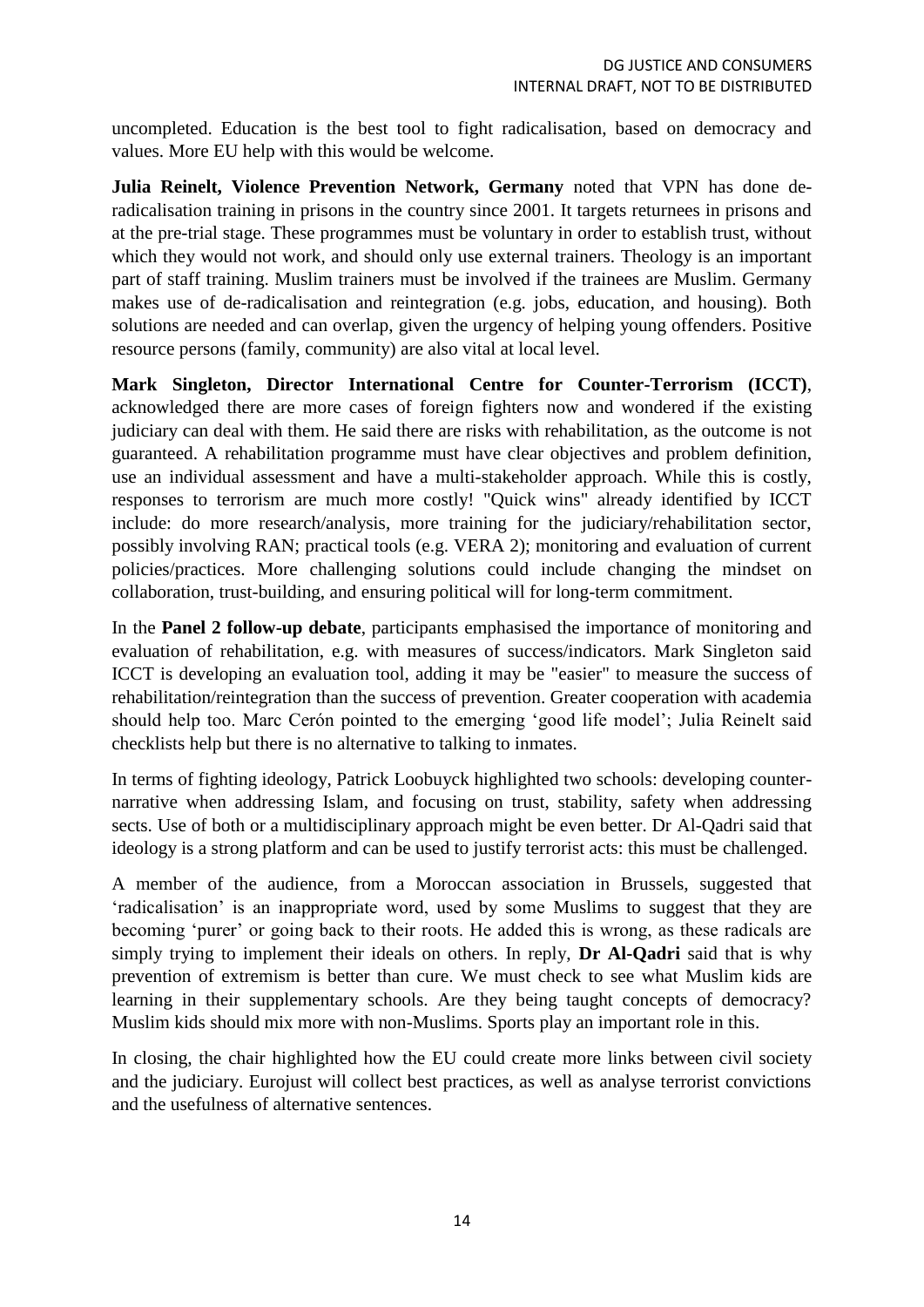## DG JUSTICE AND CONSUMERS INTERNAL DRAFT, NOT TO BE DISTRIBUTED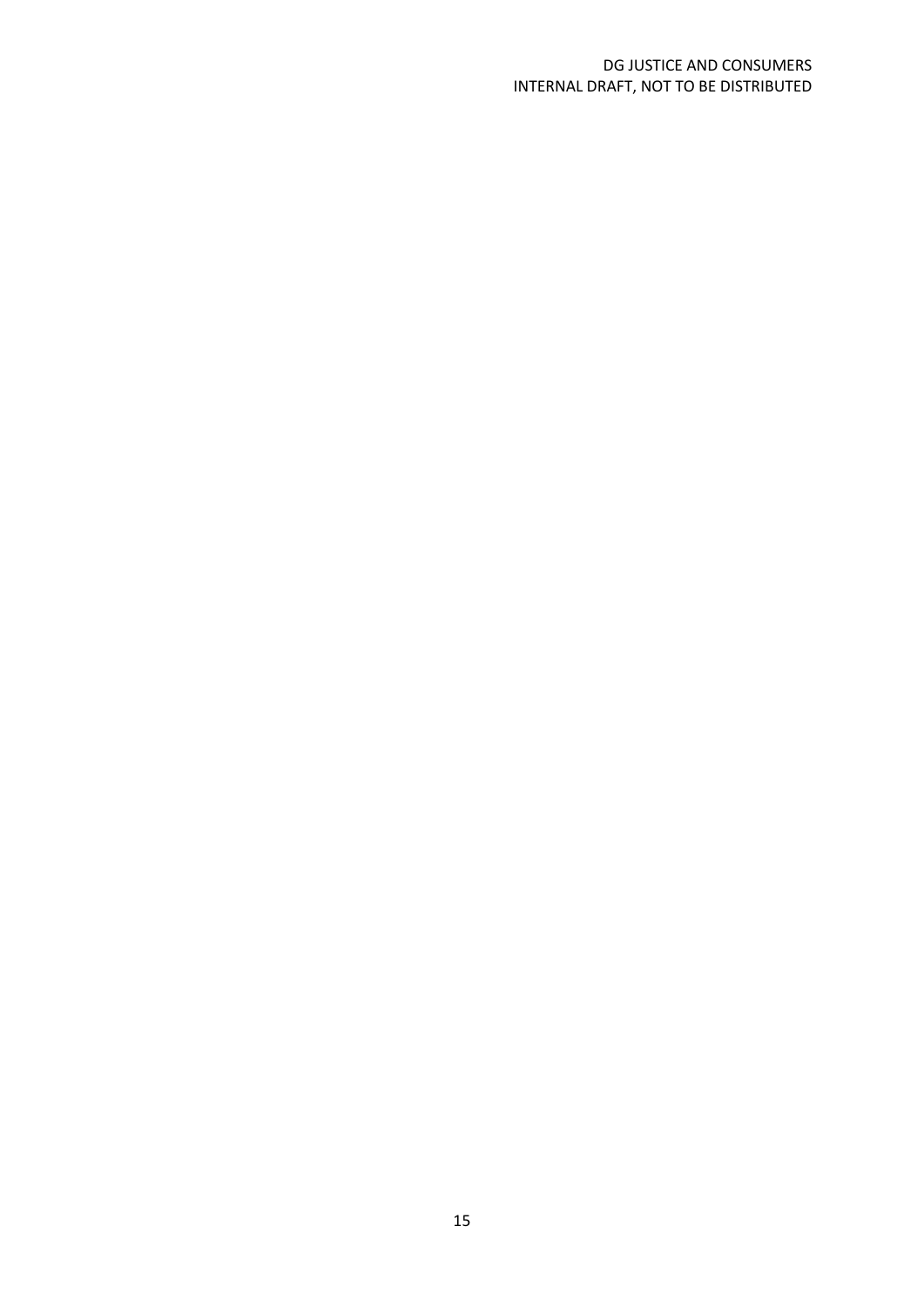## **Closing session**

## **Progress at European level**

**Francesco Ragazzi from the University of Leiden, the Netherlands**, gave a presentation of the Council of Europe guidelines for prison and probation staff. The guidelines are at a draft stage, but it is hoped they will be finalised in November this year.

The guidelines contain a number of points. They focus on rehabilitation rather than the more repressive aspects of imprisonment. They point out that radicalisation is a social and political problem going beyond prisons. They point out that radicalisation concerns a small minority of prisoners  $-0.2$  to 0.5 per cent of prison populations in Europe but that the few have a high impact. They say that imprisonment should be a measure of last resort especially for young offenders. They say that prison and probation work should have assessments by multidisciplinary teams. They stress the importance of Imams being part of the rehabilitation programme of prisons. They stress the need for inter-agency cooperation. They refer to detection and prevention as being part of dynamic security in prisons. They stress the importance of more academic research on what works and what does not work

**Yola Wanders, one of the chairmans of the RAN Prison and Probation Working Group and a prison governor of a high security prison in the Netherlands**, highlighted some topics of the RAN paper on radicalisation in prisons, launched during the Conference. She mentioned the numerous challenges faced in the prison and probation field, such as how to recognise radicalised offenders, how to assess whether prison staff is competent enough or how to strike a balance between public protection and integration.

In addition to these challenges, she presented the RAN P&P recommendations which are grouped in the following categories: 1) Identification and risk assessment; 2) Environment and risk management; and 3) Resettlement. She stressed the need to invest in training for specialised staff in order to understand the reasons why prisoners have embraced radical ideologies, and the crucial importance of improving prison conditions, as poor facilities have certainly a negative effect on dealing with radicalised people. There is no one-size-fits-all approach and it would be more effective to look more at the individuals rather than at the signs of radicalisation, with the aim to adapt and select the most appropriate (tailor-made) programmes in each country. She also stressed the need to involve the social environment of each prisoner to help re-shaping their identity.

**Magnus Ranstorp, Quality Manager of the RAN Centre of Excellence**, explained that over 2,000 practitioners in Europe were now part of the RAN, a network of practitioners with working groups. RAN acts as a knowledge hub and think tank for EU countries, gives support to priority third countries such as in the MENA region, identifies gaps for more research, and feeds into policy with policy papers.

#### **Reports from the Workshops: Inspiring practices in EU Member States**

**Daan Weggemans**, Research Fellow at the ICCT, summed up the main points that emerged from **Workshop 1**. In terms of the risk from radicalisation, the number of radicalised people is low but they have a big impact. It is a group of people for whom a policy needs to be developed, even if they are few in number. More knowledge is needed on issues such as the risks posed by prisoners, the topic of radicalisation, the topic of disengagement, the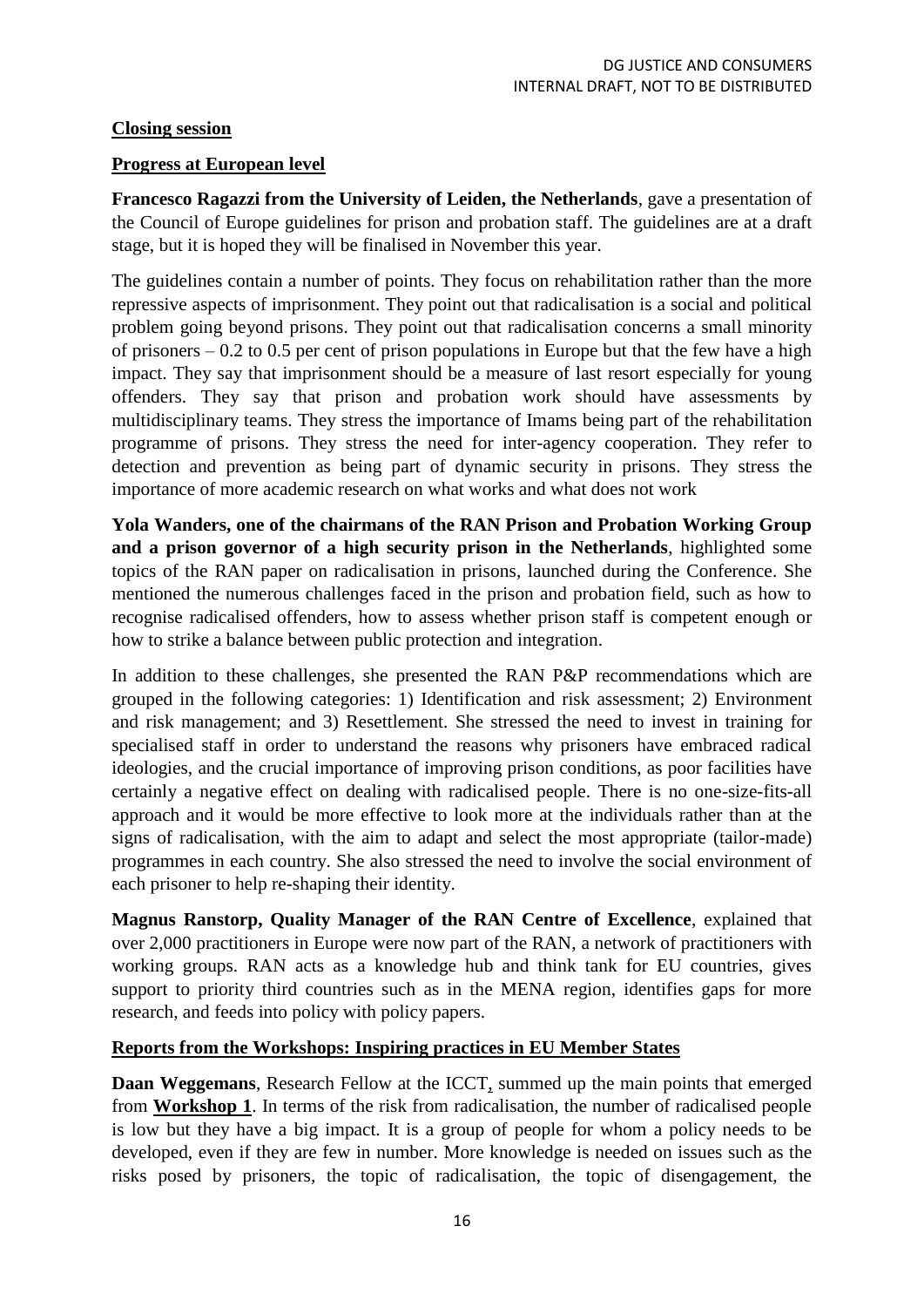programmes and the individuals. We need to know who is in prison and what brought them there. A first step is to know more about the individual we are dealing with. But it is also about different actors working together, including prison staff, families, friends and communities outside the prison.

The workshop saw risk assessments as useful tools to help develop future de-radicalisation programmes, as we need to know who the inmates are in order to develop certain programmes. We need measures to evaluate programmes, so as to ascertain what our goals are and help us understand if they have worked or not. The Commission can play a role in stimulating these evaluations as well as best and worst practices.

Staff and prison conditions are very important. We need to spend serious resources on training staff. They can have a mentoring role too.

There is no 'one-size-fits-all' solution; we need a micro-approach with a focus on the individual, as well as a multidimensional approach allowing for diversity of actions.

**Valsamis Mitsilegas, Head of the Department of Law and Professor of European Criminal Law and Director of the Criminal Justice Centre at Queen Mary University in the UK**, summed up the main points of **Workshop 2**. Both 'de-radicalisation' and 'rehabilitation' are complex concepts and there is no one-size-fits all solution for preventing terrorism/radicalisations. It is now clear that Europe needs more robust rehabilitation programmes. But it is important to decide who to target with prevention measures (foreign fighters planning to leave home, those abroad and returnees), as they all need different solutions.

The criminal justice system has limited powers to deal with radicalisation, only sometimes including rehabilitation. Hence the importance of stronger links between local social services and the judiciary, ideally calling on a multidisciplinary approach. Moreover, further solutions to radicalisation include more employment of young people, exchange of best practices and training of the judiciary.

There should be more discussion of the EU's role (apart from Eurojust) in this context, including any need for further legislation, and how the EU's various laws/policies can be better linked to address radicalisation.

## **Closing remarks**

**Luc Reding, Director at the Department of Criminal Affairs, Ministry of Justice of Luxembourg,** said that there should be research and exchange of experience of best practices on why people become radicalised and go to Syria to commit terrorist offences. The tools that the EU and EU countries should use cover two areas: prevention and prosecution. We must also focus on young people in particular and dialogue with Muslim communities.

There will be a Justice and Home Affairs Council in December 2015, when justice ministers from the EU will discuss radicalisation. The added value of the EU will be discussed. We do not necessarily need new legal instruments. One of the key priorities might be to bring national actors together (e.g. researchers and practitioners) to exchange experience, to set up programmes and to work out which precise and tangible projects to finance.